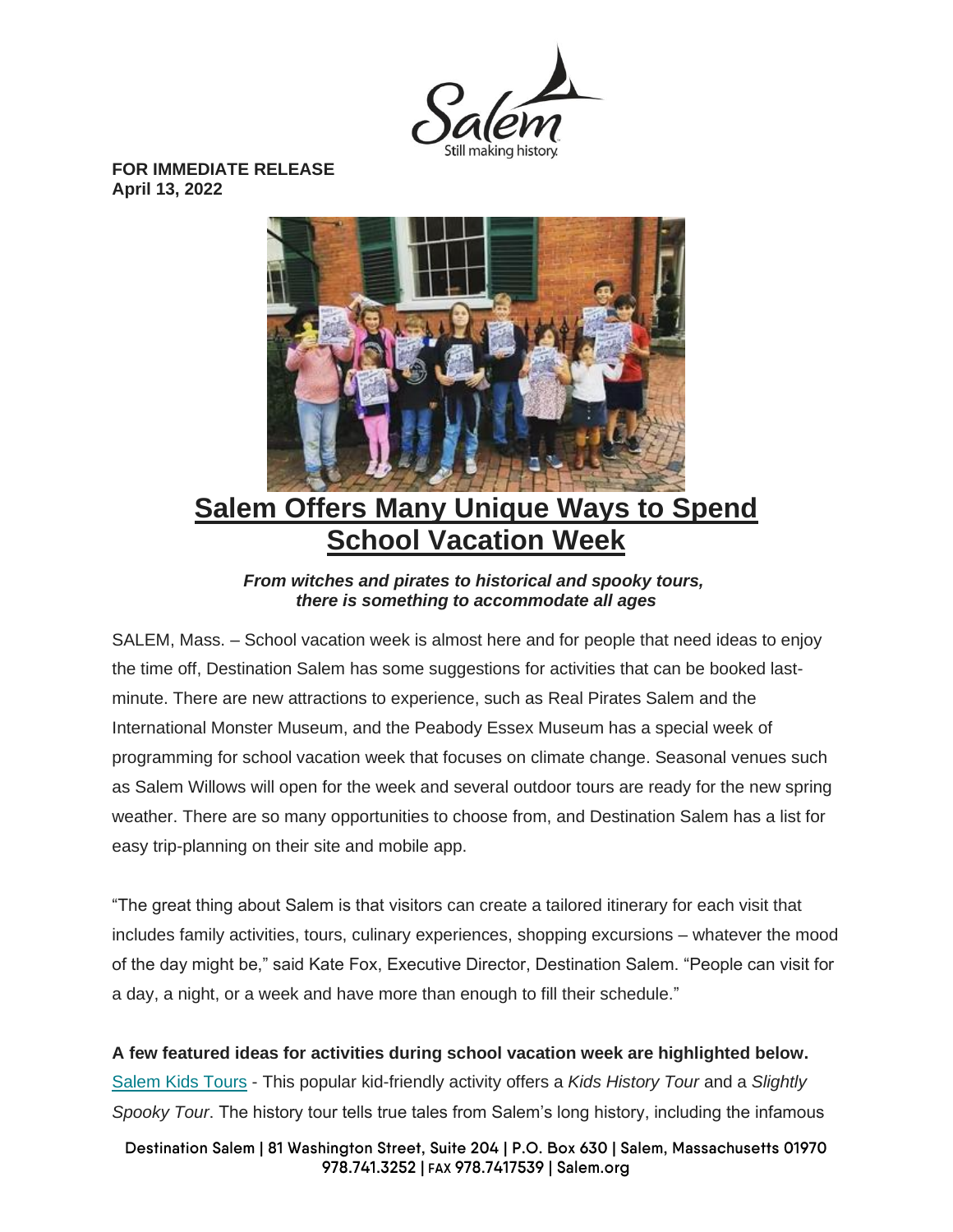Witchcraft Trials. This is a great orientation tour to help you find your way around the vibrant and walkable heart of the city. The *Slightly Spooky Tour* combines true tales from Salem's past with some mild ghost stories just for kids.



[Real Pirates Salem](https://realpiratessalem.com/) - A new experience featuring an exhibition of real pirate treasure recovered from the shipwrecked *Whydah*. The objects in the exhibit are from the world's only fully authenticated pirate treasure ever discovered – including coins, jewelry, a cannon, and other weapons – retrieved from the wreck, and last touched by the hands of pirates more than 300 years ago. The exhibit features a Discovery Lab where visitors can dive into the preservation process of authentic *Whydah* artifacts.

[Peabody Essex Museum](https://www.pem.org/) Peabody Essex Museum (PEM) has a full slate of programming for April School Vacation Week. Just in time for Earth Day, the museum presents two exhibitions that explore the climate crisis and our role in it. *Climate Action: Inspiring Change* is a timely and urgent exhibition that explores how we can transform the climate crisis into hope for our shared future. *Konstantin Dimopoulos: The Blue Trees* is an environmental call to action in the form of a participatory installation. Using a biologically-safe watercolor and a team of community volunteers, the artist temporarily



transforms a selection of trees on PEM's campus to focus the visitor's attention on the growing issue of deforestation and other threats to trees around the globe.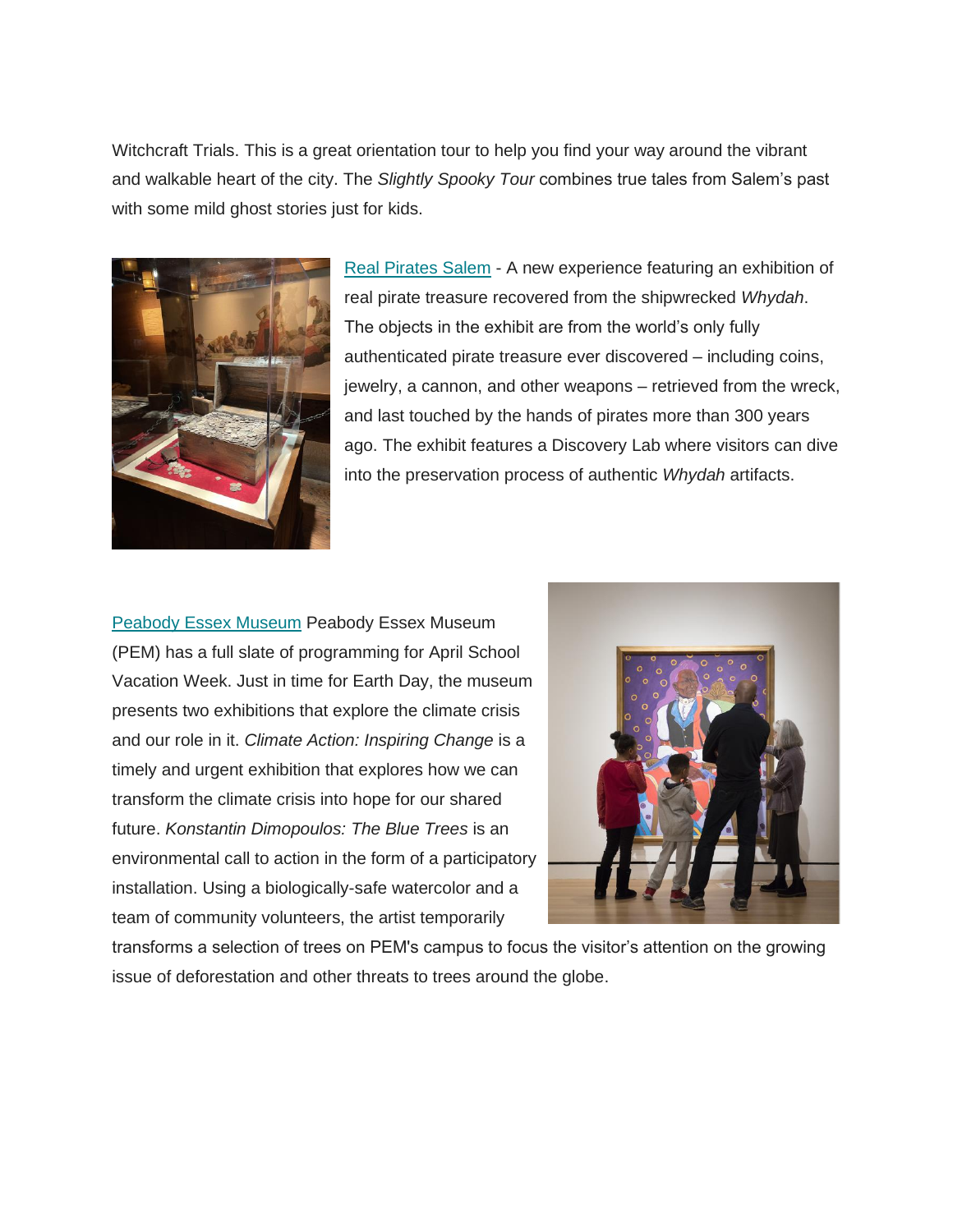

### [The House of the Seven Gables](https://7gables.org/)

For the first time since 2019, The House of the Seven Gables will host April School Vacation Week. From April 18 to 22, kids and their families are invited to take part in fun new activities just as the colorful gardens spring to life. Everyone will have a chance to thoroughly explore the nooks and crannies of the National Historic Landmark District's campus as they complete scavenger hunt challenges, find out about life on board sailing ships and try their hand at recreating some of the site's historic architecture. Bonus there will be prizes!

complete scavenger hunt challenges, find out about life on board sailing ships and try their hand at recreating some of the site's historic architecture. Bonus — there will be prizes!

Other Salem-inspired events and activities include:

- [Good Witch of Salem](https://goodwitchofsalem.com/) has a line-up of fun workshops and events during the week
- [The Witchery](https://thewitcherysalem.com/) has teen and tween friendly activities such as broom making and bookbinding
- [Witch Pix](https://www.witchpix.com/) offers visitors the opportunity to dress up as a witch with full background settings and have their picture taken.

## **Shopping**

There are plenty of shopping experiences including America's oldest commercial candy shop, [Ye Olde Pepper Candy Company,](https://www.oldepeppercandy.com/) and Salem's newest candy shop, [Curly Girl Candy](https://www.curlygirlcandy.com/)  [Shop.](https://www.curlygirlcandy.com/) [Popped! Gourmet Popcorn,](https://www.poppedstores.com/contact-us) [Maria's Sweet Somethings,](https://mariassweetsomethings.com/) and [The Trolley Depot](https://www.trolleydepot.com/) are also family favorites.

## **Dining**

There are many options for enjoying a family friendly meal in Salem. There are several establishments including the New York style [Essex's NY Pizza & Deli,](https://essexsnypizza.com/) and sci-fi-themed [Flying](https://www.flyingsaucerpizzacompany.com/)  [Saucer Pizza Company](https://www.flyingsaucerpizzacompany.com/) for lunch, [Rockafellas](https://rockafellasofsalem.com/) or [Witch City Hibachi](https://www.witchcityhibachi.com/) for lunch or dinner, and [Red's Sandwich Shop](https://www.redskitchenandtavern.com/reds-sandwich-shop-home) and [Salem's Retreat](https://www.salemsretreat.com/) are family friendly go-tos for breakfast or lunch.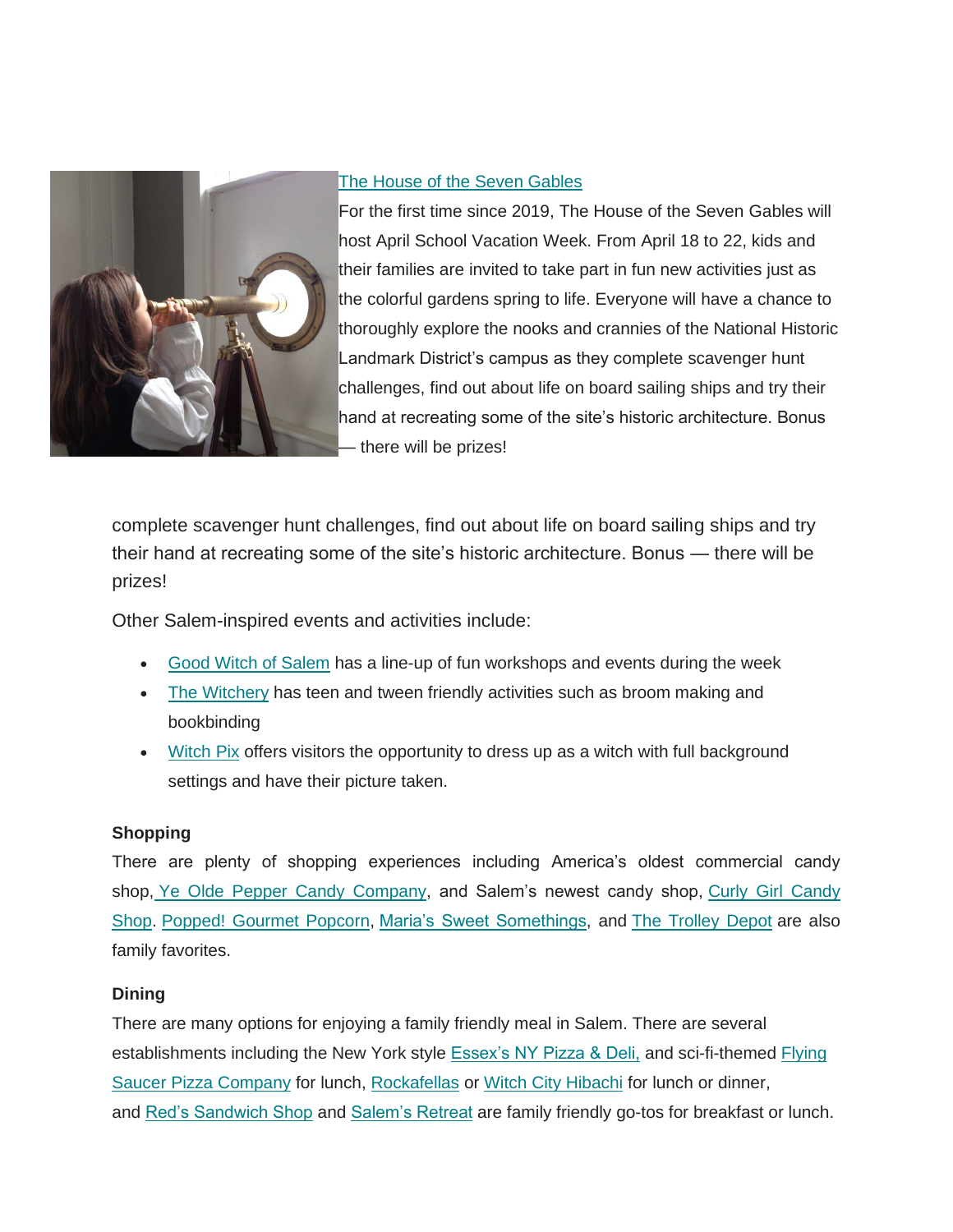For a different type of dining experience, [Bit Bar](https://bit.bar/) offers classic video games and has a new, expanded space on Derby Street.

#### **Accommodations**

For family friendly accommodations with indoor pools or kitchenettes, visitors have several options including [Hampton Inn,](https://www.hilton.com/en/hotels/bossahx-hampton-inn-salem-boston/?SEO_id=GMB-AMER-HX-BOSSAHX&y_source=1_MTc0NzQ2MjgtNzE1LWxvY2F0aW9uLndlYnNpdGU%3D) [The Salem Waterfront Hotel and Suites,](https://salemwaterfronthotel.com/?gclid=CjwKCAjw6dmSBhBkEiwA_W-EoDuWrdCHGRjkRcRjJ9vXOat70vWi-dlLYdMl7iQhNklgYcsKpG5AlRoC2esQAvD_BwE) and [The Salem Inn,](https://saleminnma.com/) which as family suites.

For more information on things to do, and where to eat and stay in Salem during school vacation week, please visit [salem.org.](http://www.salem.org/)

#### **About Salem, Massachusetts**

Salem is a destination recognized around the world for its rich history, which includes the tragic Salem Witch Trials of 1692, the glorious maritime era that left its indelible mark on Salem through architecture, museums, and artifacts, and for its month-long celebration of Halloween. Today, approximately 1.8 million people visit Salem annually, generating nearly \$140 million in tourism spending and supporting 1,000 jobs.

#### **About Destination Salem**

As the destination marketing organization for the City of Salem, Destination Salem cooperatively markets Salem as one of Massachusetts' best destinations for families, couples, domestic, and international travelers who are seeking an authentic New England experience, cultural enrichment, American history, fine dining, unique shopping and fun. For more information, visit [Salem.org.](http://www.salem.org/)

#### *Images:*

1) Salem Kids Tours

- 2) Authentic pirate treasure recovered from the shipwrecked *Whydah.*
- 3) Families visit the Peabody Essex Museum. Painting by T.C. Cannon, *Two Guns Arikara,* Photograph by Kathy Tarantola.

4) The Counting House at the harbor's edge has a looking glass so that sea captains like John Turner, who built the House of the Seven Gables, could keep an eye on their ships.

*High-resolution images and interviews available upon request.*

#### **Media Contacts:**